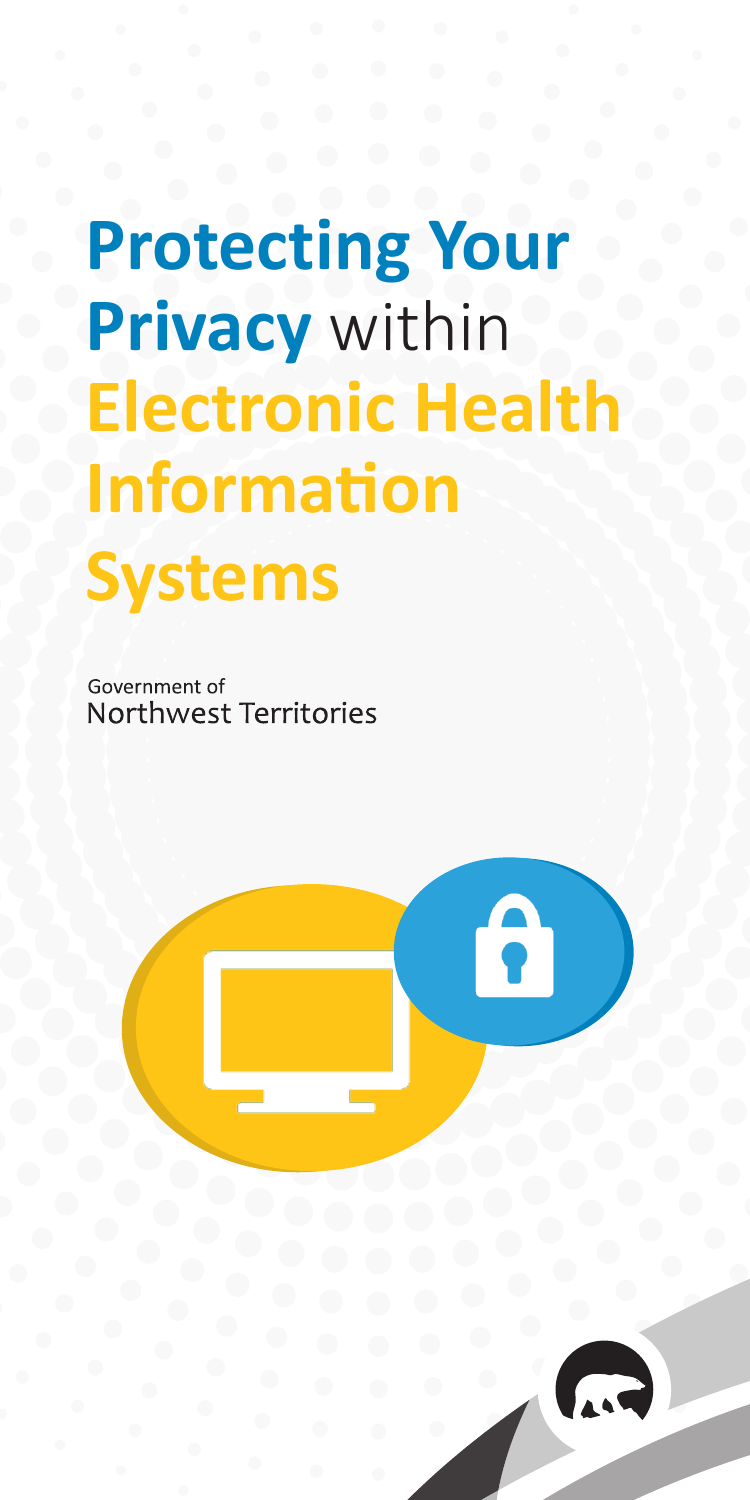## **What is an electronic health information system?**

An electronic health information system (e-system) is a secure system, like a central computer that:

- stores your health information in electronic form that is accurate and up-to-date; and
- provides access to your electronic medical information for the doctors, nurses and other healthcare providers who are treating you to help you get the best care possible.

## **Who can see my health information?**

Healthcare providers and staff involved in your care are able to see different amounts of your health information so they can help you get the best care possible. Some staff are able to see general information (for example: address, date of birth). Other providers, like doctors and nurses, are able to see your full medical information. Some examples of persons who will see your information include:

- your nurse
- your doctor
- specialists
- your nurse practitioner
- clinic assistants
- health records staff

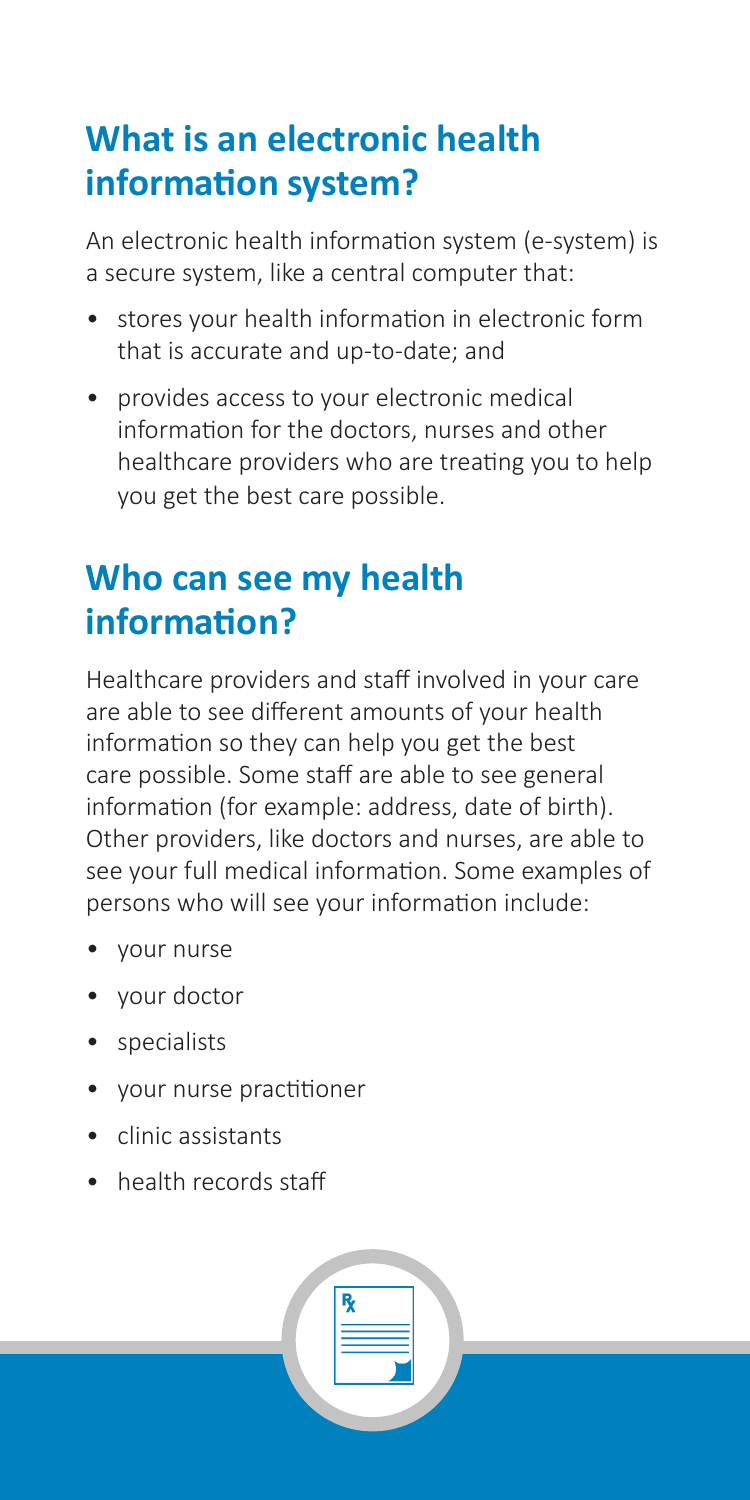## **What information is in an e-system?**

When you visit a health centre, go for a test or meet with a nurse about your health condition, the nurse you meet makes a note in the e-system about your visit.

Only staff and healthcare providers involved in your circle of care can enter, view and access your electronic medical information, including your:

- allergy information
- blood test results
- past visit details
- medication information
- medical notes
- reports from specialists
- hospital discharge information
- diagnostic imaging reports

We care about you and keep your personal health information safe across NWT e-systems.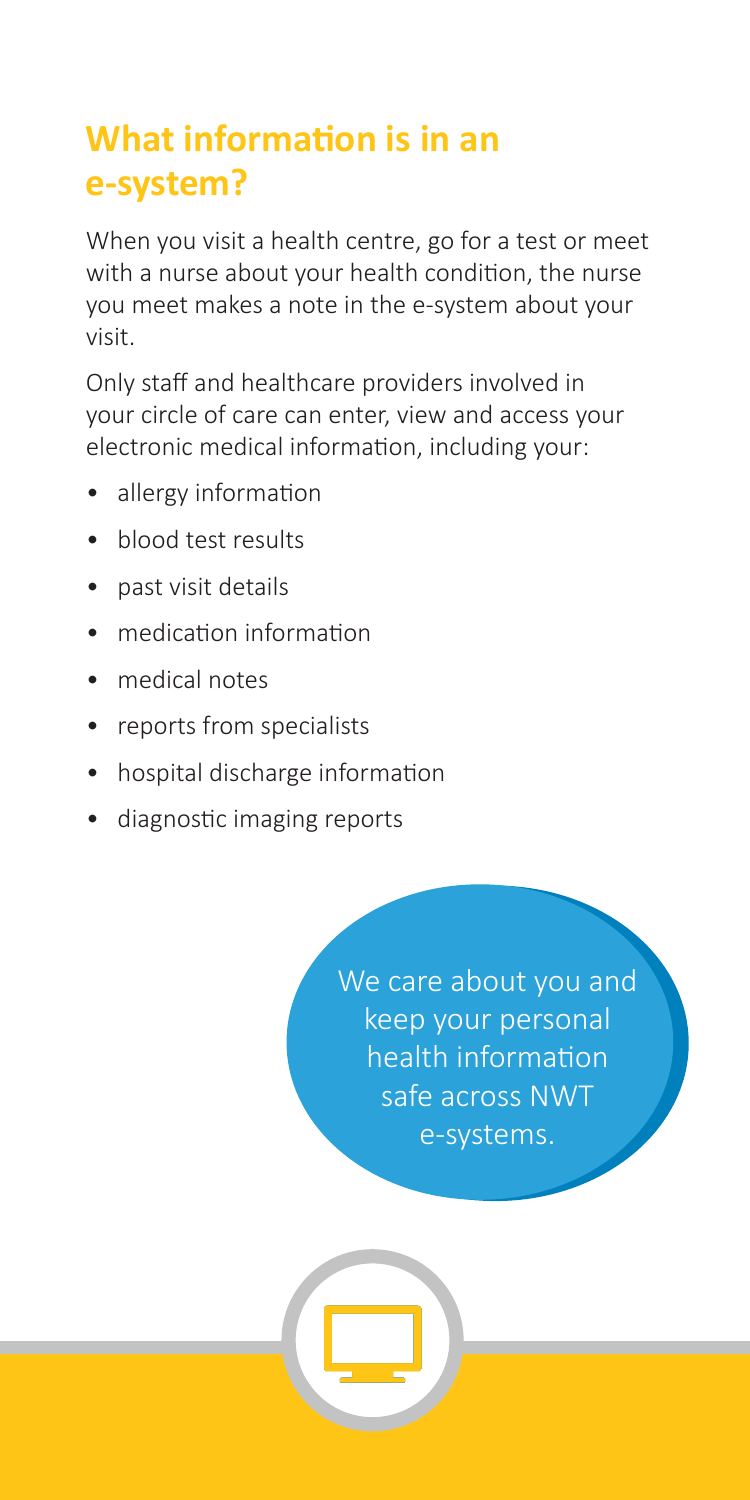## **Is my personal health information safe in the e-systems?**

**YES**. Your health information is private and only those staff in your circle of care can view and access the information they need to provide you with the best care.

There are strong controls in place to keep your personal health information safe in e-systems:

- When you come for a visit, clerical staff ask you about general information such as your name, address, health care number, and date of birth in order to check if it is still correct.
- Staff follow strict privacy rules and policies to keep your health information safe and protect it from loss, theft, damage and other misuse.
- Staff are only allowed to access e-systems for work purposes.
- Each time staff access your information in e-systems, it is recorded for audit purposes.
- Technical checks are regularly done to stop outside hacking and crashes.
- Our e-systems are safe behind firewalls and not open on the web.
- Back-ups of your information are kept in case an e-system crashes.

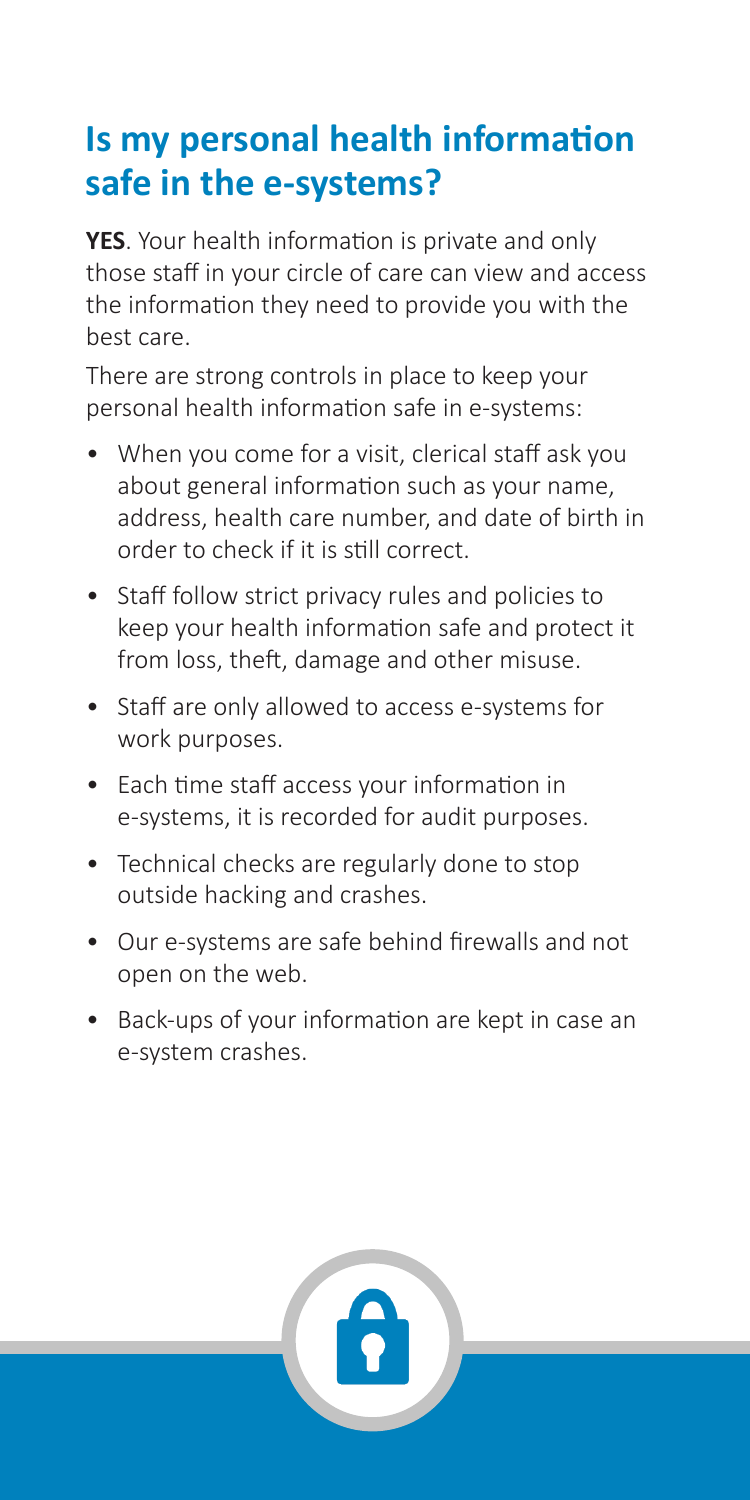## **How do the e-systems benefit me and my health?**

- The information held within the e-systems is safe, up-to-date and accurate.
- Staff in your circle of care can make better decisions about your care during your visit, or in an emergency.
- You do not have to tell your health story every time you move to in another place in the NWT.
- You do not have to go through more lab and diagnostic tests than you need.
- Because our e-systems are connected, you can get results faster and travel less.

#### **What are my rights about access to my information within e-systems?**

You have the right to ask to access information we hold about you within e-systems. You will be asked to apply for access in writing. You can request copies of your information from the e-systems.

You have the right to ask to have your electronic information corrected, if you believe the information about you is incorrect.

You can ask to limit who can view or access your personal health information stored in e-systems.

You can ask to see who has accessed your information in an e-system.